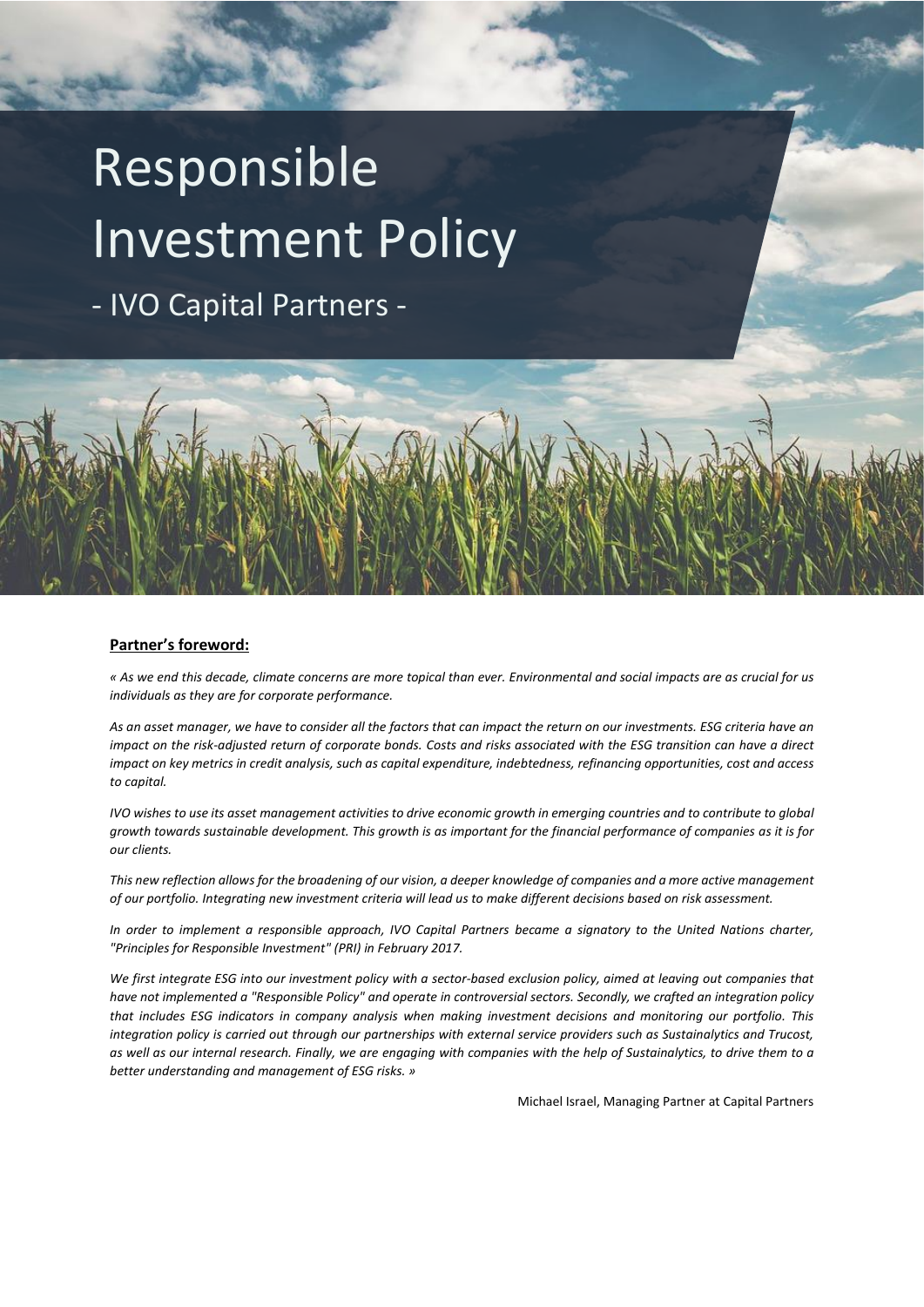

# Table of contents

| Ι.  |                        |  |
|-----|------------------------|--|
| 1)  |                        |  |
| 2)  | $Investment process$ 2 |  |
| 3)  |                        |  |
| 4)  |                        |  |
| н.  |                        |  |
| Ш.  |                        |  |
| 1)  |                        |  |
| 2)  |                        |  |
| 3)  |                        |  |
| 4)  |                        |  |
| 5)  |                        |  |
| IV. |                        |  |
| 1)  |                        |  |
| 2)  |                        |  |
| 3)  |                        |  |
| V.  |                        |  |
| 1)  |                        |  |
| 2)  |                        |  |
|     |                        |  |
|     |                        |  |
|     |                        |  |
|     | $\sim$ 14              |  |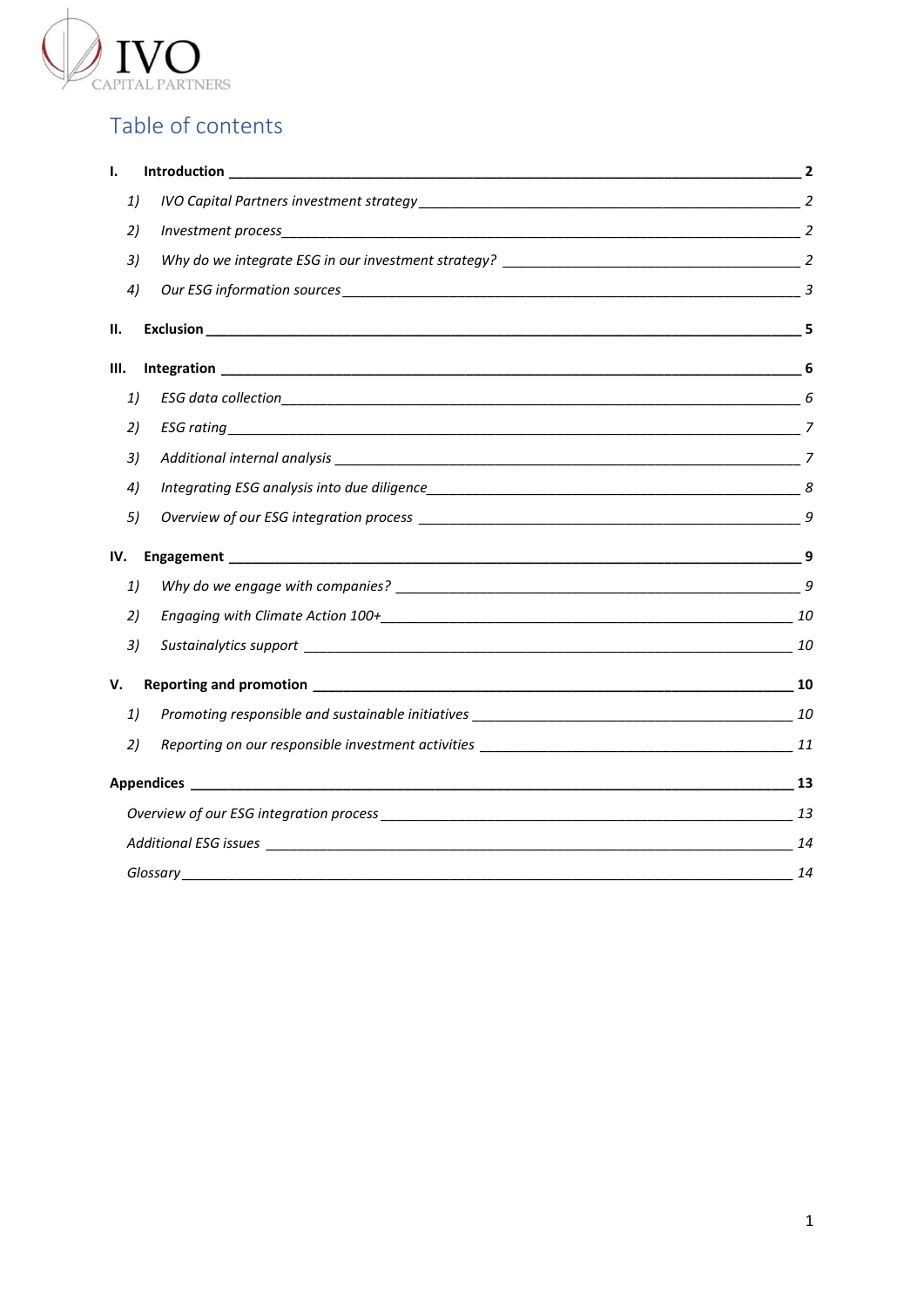

# <span id="page-2-0"></span>I. Introduction

# <span id="page-2-1"></span>1) IVO Capital Partners investment strategy

As an asset manager, IVO Capital Partners focuses on listed and private debt and mainly invests in the following instruments:

- Listed fixed income or assimilated from private or public issuers;
- Litigation finance-related securities including loans, debt instruments, unlisted or listed shares of vehicles involved in litigation finance.

The investment strategy and responsible policy presented in this document apply to the first above-mentioned asset class only. As the very specific characteristics of litigation finance require a dedicated expertise to conduct ESG analysis, we don't apply ESG criteria to this asset class yet.

The funds IVO Fixed Income EUR UCITS, IVO Fixed Income Short Duration UCITS and IVO Global Opportunities UCITS follow a Global High Yield bond strategy with a **focus on emerging markets**, employing a fundamental approach to capitalize on mismatches between bond yields and the intrinsic credit quality of their issuers. **The strategy employs a high conviction, benchmark-agnostic approach** to explore the entire spectrum of the listed universe within the bond market, without geographic constraints.

Our investment strategy can be summed up as investing in worldwide fixed income following a **"bad country, good company"** or **"bad sector, good company"** approach in order to deliver a superior yield to traditional high yield products with a lower risk. As a consequence, **a large part of our investment universe is represented by emerging markets issuers** as macroeconomic/sovereign debt crisis are more frequent in those markets. This approach differs from traditional high yield management strategies which are generally focusing on "leveraged companies, good countries" instead.

# <span id="page-2-2"></span>2) Investment process

When a company issues a bond that may be of interest to us, we conduct an in-depth analysis of its business. This begins with a study of the company's ownership, notably the reputation and the "reliability" of its shareholders and managers. Then, we study the market in which the company operates at length, analyzing its trends, main players and determinants. The next step is a company-specific financial analysis, with a dynamic study of its sector indicators, its liquidity level and its debt structure. Finally, we focus on the terms and conditions (seniority, main covenants) of the issued bond.

We also conduct frequent interviews with the management in order to ask additional questions and have a better understanding of the business model.

We favor companies that we believe are able to withstand potential macroeconomic shocks: low debt, strong asset base, stable and relatively predictable cash flows, high dollar exposure.

Taken together, these elements of analysis allow us to determine whether the risk-adjusted return is attractive enough to invest in the company.

**As part of this exhaustive financial analysis and due diligence process, IVO Capital Partners systematically integrates the study of environmental, social and governance risks.** 

#### <span id="page-2-3"></span>3) Why do we integrate ESG in our investment strategy?

**As an investment fund and asset manager, our mission is to provide our investors with above-market returns while respecting our fiduciary obligations**. We believe that responsible investing and the integration of environmental, social and governance (ESG) risks into our investment analysis are an integral part of these obligations.

The issuers in our universe frequently face environmental, social and governance issues. ESG risk often results in a sharp drop in the price of a bond, restructuring or even default.

**The environmental pillar of our responsible investment policy aims at encouraging and supporting companies in managing environmental risks associated with their business and in transitioning towards a sustainable activity.** Following the COP21, the signature of the Paris agreement called on the world's major companies to take action to limit their CO2 emissions, in order to limit global warming to 2 degrees by the end of the century compared to the pre-industrial average. However, the actions taken are still insufficient and difficult to access for smaller companies and industrializing countries. For example, oil companies in our universe are increasingly interested in the post-oil era: they must develop low-carbon technologies to reduce their greenhouse gas emissions and promote the use of environmentally friendly biodegradable products.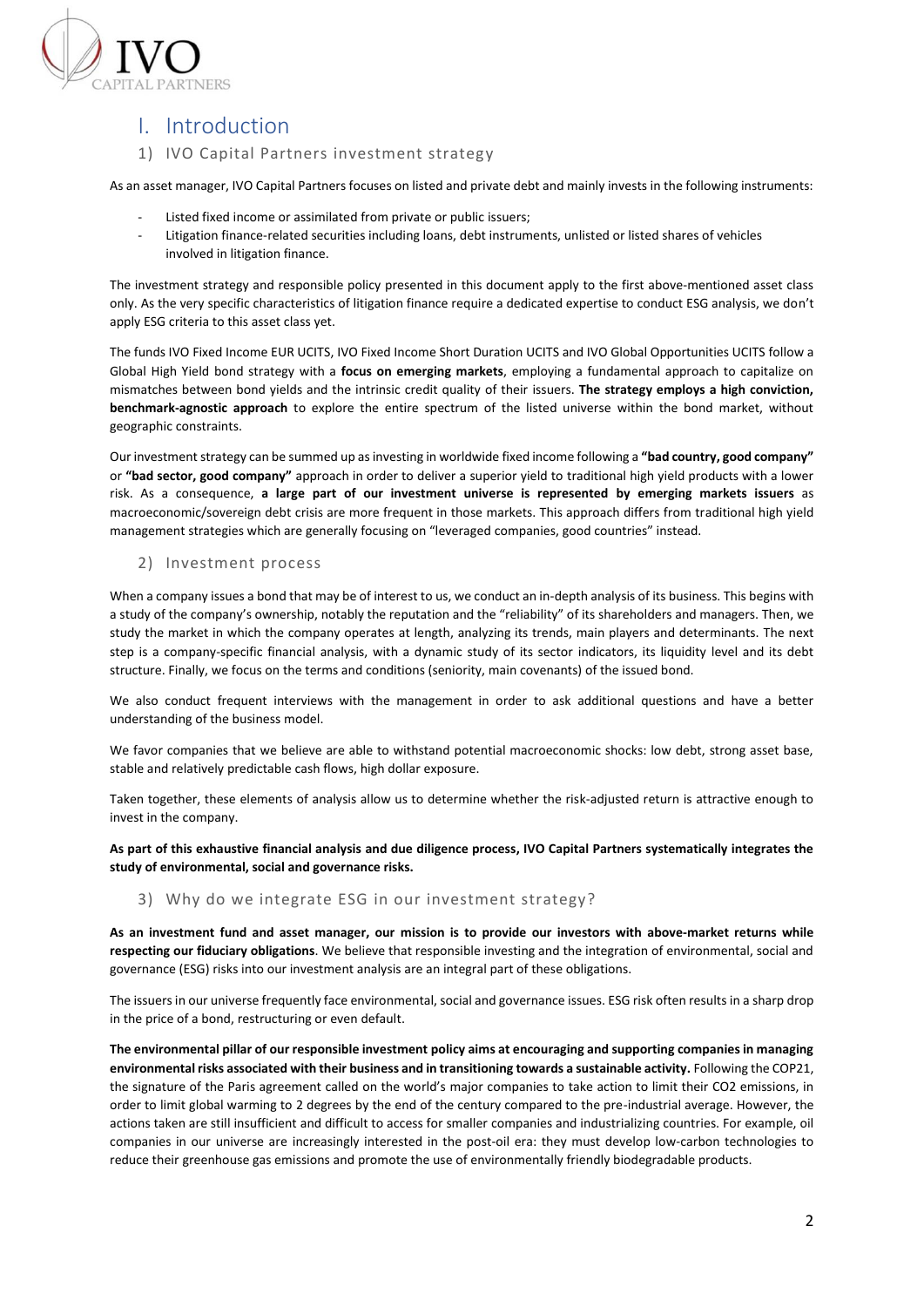

**We believe that the integration of social factors improves our decision-making process by measuring companies' exposure to risks related to managing their relationship with employees, customers, stakeholders and local communities.** The social factor can relate to the prevention of work-related injuries that can have highly prejudicial consequences on a bond. Companies operating in the gambling industry also face regulations aimed at protecting individuals from addictive behavior. Latin America-based companies producing proteins, sugar and ethanol are also affected by challenges linked to animal welfare, deforestation and indigenous rights protection. Other social considerations have an impact on bond prices and yields, such as respect towards local communities or the fight against child labor.

**As an asset manager, ensuring the companies strength governance-wise is paramount in order to minimize the risk of announcements and disclosures that could affect the price of portfolio companies.** Governance analysis is of great importance to IVO Capital Partners, all the more so in emerging countries where rules are less strict or less complied with than in developed countries. Corruption scandals or a lack of independence of the board can have a significant impact on bond prices.

IVO values two pillars in the corporate governance system:

- Transparency: the board of directors and management of the company must be willing to share information openly when asked, answer our questions, explain their decisions and build a trustworthy relationship.
- Integrity of the management and board of directors: the shareholders and managers of the company must be reliable, and IVO is committed to checking that there are no past events of corruption or scandals related to shareholders or management before investing.

ESG risk analysis therefore contributes to our objective of improving the risk-adjusted return of our portfolios over the long term. We identified three levers in order to integrate ESG into our investment strategy:

- **Exclude the companies and sectors subject to ESG controversies from our investment universe**;
- **Assess the quality of companies by integrating the ESG risks and opportunities** that affect them into our investment decisions and monitoring;
- **Engage with our portfolio companies** to help them implement good ESG practices.
- <span id="page-3-0"></span>4) Our ESG information sources

In order to implement our responsible investment policy, we use a variety of information sources and external service providers. We aim for the most comprehensive approach possible, and we want to capitalize on the expertise and knowledge of each of our partners.

- **Sustainalytics:**
- a. Sustainalytics products overview

Sustainalytics is one of the main ESG rating and research companies, with 600 employees and more than 700 clients. It is owned by Morningstar, PGGM, ABN AMRO MeesPierson and Renewal Partners. Its main customers are banks or asset and fortune managers such as Blackrock, Amundi Asset Management, Goldman Sachs Asset Management, or green bonds issuers like Apple or Starbucks Coffee. Sustainalytics works in collaboration with indexes like S&P, JP Morgan or platforms like Morningstar.

Sustainalytics offers several responsible investment services :

- Negative selection: exclusion of companies with weak ESG practices or involved in controversial industries;
- Norms-based selection: identification of companies that do not comply with international regulations and laws;
- Positive selection: investment in companies with the highest ESG quality;
- Integration: incorporation of ESG analysis into the investment and valuation process to improve the risk-return profile of an investment portfolio;
- Engagement: collaborative and direct engagement, proxy voting on ESG considerations;
- Thematic and impact investment : targeted investment in companies whose aim is to resolve sustainable development challenges.
- b. ESG risk rating

Sustainalytics' ESG risk rating measures a company's exposure to ESG risks and its management of financially material ESG risks. The company's exposure is determined by the industry in which it operates and its internal characteristics. An ESG issue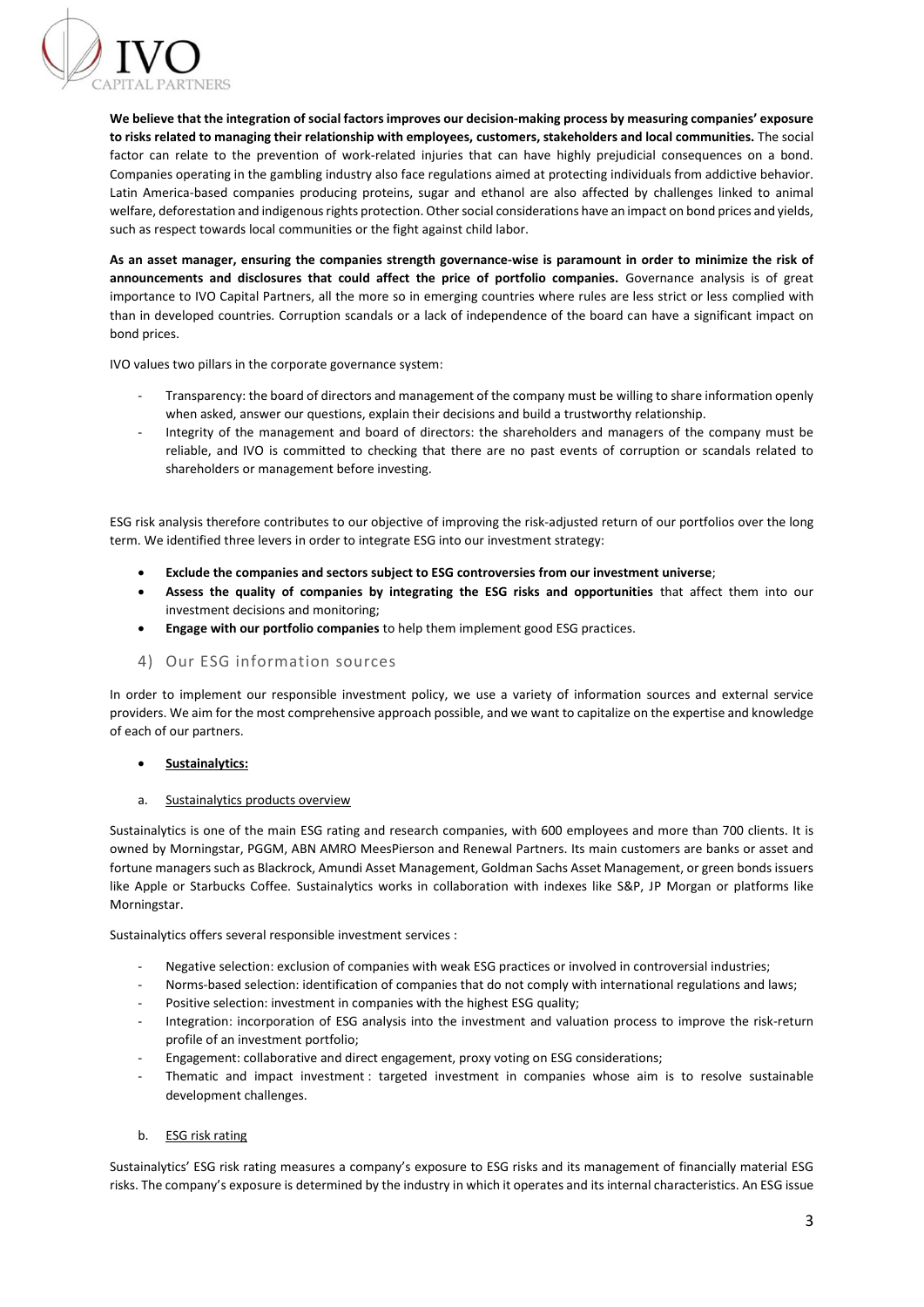

is considered material if the company is sufficiently exposed to it. For example, corporate governance is material for every company. Companies are then classified into five risk categories: negligible, low, medium, high and severe.

Sustainalytics first measures the company's global exposure to ESG risks. A distinction is then made between manageable and **unmanageable risks**: for example, an oil company will always face carbon-related risks unless it changes its business model. The company addresses a portion of the manageable risk through specific policies and programs. The remainder of the unmanaged risk constitutes **the management gap**. **The ESG risk rating adds up the unmanageable risk and the management gap.**

Sustainalytics relies on an annual review of company data, news, industry and NGO reports, comparables and company feedbacks, and a daily monitoring of company-related news.

#### c. Controversies research

Sustainalytics tracks approximately 83 000 sources worldwide with a coverage of more than 15 000 issuers. Incidents (lawsuits or oil spills for example) are identified and requalified as controversies. The controversy is then rated from 1 to 5 (low, moderate, significant, strong, severe). Finally, Sustainalytics estimates the evolution of the rating over the next 12 months based on several criteria such as risk factors and management systems.

#### • **Trucost:**

Founded in 2000, Trucost is owned by S&P and employs 100 persons, including 50 analysts dedicated to environmental research. In France, around 70% of reports published by institutional investors are based on Trucost services, tools and data, which have a coverage of over 15 000 listed companies, 170 countries and some unlisted companies. Trucost relies on S&P tools and financial data and give access to the underlying data in Excel format, with a team available 24 hours a day, every day of the week.

Each year since 2005, Trucost analyzes all the direct and indirect carbon and environmental impacts of the issuers (companies and countries), over the complete range of industries in which the issuer operates. This includes for example the energy consumed by companies in the IT sector, mineral and water resources used by industrial sectors or waste produced by several sectors.

Trucost analysts go over the following steps when analyzing an issuer:

- 1) Collection of financial and production data, then segmentation by Trucost / NACE segment. Estimation of all the environmental impacts with an estimation model;
- 2) Collection of carbon and environmental resources data reported by issuers;
- 3) Comparison / Verification of the data;
- 4) Dialogue with the issuer;
- 5) Provision of data to Trucost's financial institution clients.

Trucost uses the following sources: annual reports, data by assets communicated by the issuer and the regulator and annual interviews with companies.

#### • **Rating agencies:**

We rely on Moody's ESG research, which regularly publishes notes and reports on the environment, governance, social issues and various themes(for example, the growth of electric vehicles in California, the environmental impact of green bonds, etc.).

#### • **Brokers notes:**

Finally, some brokers regularly publish ESG research, such as DNB to which IVO Capital Partners suscribes.

Our ESG policy relies on four main pillars: exclusion, integration, engagement, and the promotion of responsible investment.

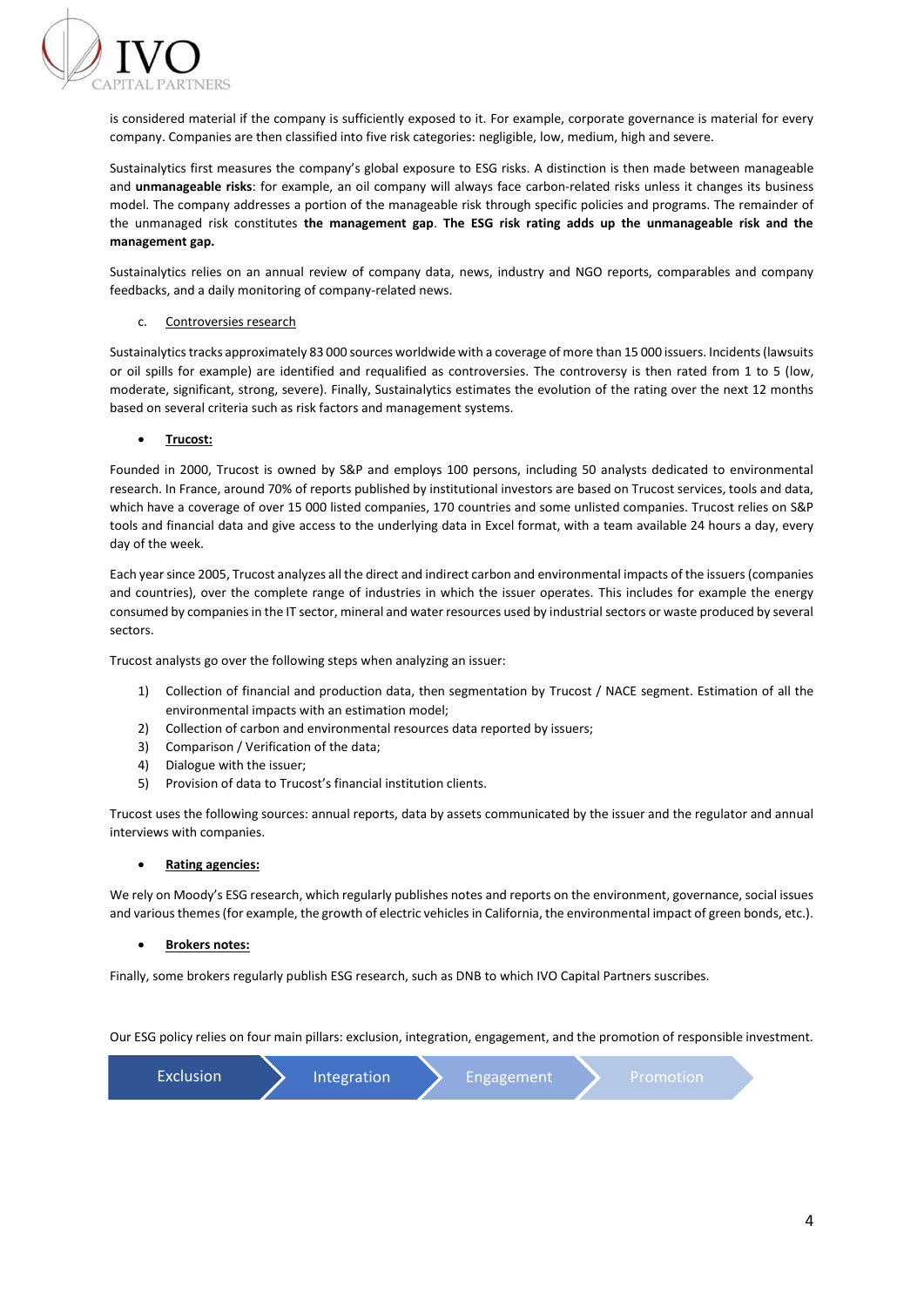

# <span id="page-5-0"></span>II. Exclusion

The first pillar of our responsible investment policy is the exclusion of companies involved in morally or ethically controversial activities. We thus ensure the exclusion of companies operating in the following sectors.

# • **Weapons and controversial weapons:**

Controversial weapons have been condemned by several international conventions. As a consequence, we totally exclude companies involved in the development, production, stockpiling, use or transport of cluster munitions (prohibited by the Convention on Cluster Munitions), anti-personnel mines (prohibited by the Ottawa Treaty) and chemical, biological or nuclear weapons (respectively prohibited by the Chemical Weapons Convention, the Biological Weapons Convention and the Nuclear Weapon Ban Treaty recently passed in 2017).

The conventional weapons industry is also risky as it favors arms trafficking and the resurgence of armed conflicts. We thus exclude companies who derive more than 20% of their revenues from weapons.

#### • **Tobacco:**

Tobacco causes health issues and kills up to half of its users for a total of 7 million people each year from which 890 000 are non-smokers being exposed to second-hand smoke (WHO). A study realized in 2012 in both high income and middle to low income countries have evaluated the amount of healthcare expenditure due to smoking-attributable diseases at US\$422 billion (Goodchild, Nargis, Tursan d'Espaignet). We exclude all companies with more than 5% of revenues drawn from the tobacco industry, including producers and distributors, and no responsible policy regarding health and environment. For instance, the strategic plan of a current big player of the industry is to withdraw its activities from tobacco to invest in healthier alternatives. As a consequence, we don't exclude the possibility to invest in companies following the same scheme.

#### • **Gambling:**

Gambling may have negative impact on players who suffer from compulsive behavior and lead to bankruptcy, social issues with their employer and family, use of illicit products and psychologic troubles. We exclude all companies from the gambling industry (casinos, online gambling websites, TV shows, bookmakers) with no responsible policy regarding promotion, advertisement, adequate employee training and client support initiatives.

#### • **Palm oil and paper pulp:**

Palm oil and paper pulp production are a threat to biodiversity and carbon sequestration by causing deforestation. Ultimately, they can participate to enhance global warming if production is not managed in a sustainable way. As a consequence, we exclude palm oil and paper pulp producers with no responsible policy regarding forest restoration, wildlife and environmental conservation.

# • **Animal welfare:**

We want to preserve animal welfare and endangered species by limiting our exposure to harmful products, such as fur. The dyes and chemicals used by the fur industry also cause significant environmental pollution. We exclude all companies with more than 10% of revenues in the textile industry (producers and retailers) who have no anti-fur policy or did not confirm they do not engage in any activity involving the use of fur.

#### • **Nuclear:**

Although nuclear energy is a lower greenhouse gas issuer than most of the other energy production methods and despite its low marginal cost, controversies come from the high environmental and security risks related to plant dismantling and nuclear waste. We limit to 5% of the portfolio all companies having revenues from activities in the nuclear industry.

# • **Thermal coal extraction:**

According to the International Energy Agency, more than 40% of CO2 emissions from the energy sector come from coal<sup>2</sup>. Coal mining activities have a considerable environmental impact and are highly exposed to the financial risk of "stranded assets". In 2020, IVO Capital Partners decided to opt out from issuers that draw more than 30% of their revenues from coal mining. We will not increase our positions in companies already in the portfolio, and we are committed not to initiate new positions that do not meet this criterion.

<sup>2</sup> *2019 Report available on the website of the International Energy Agency.*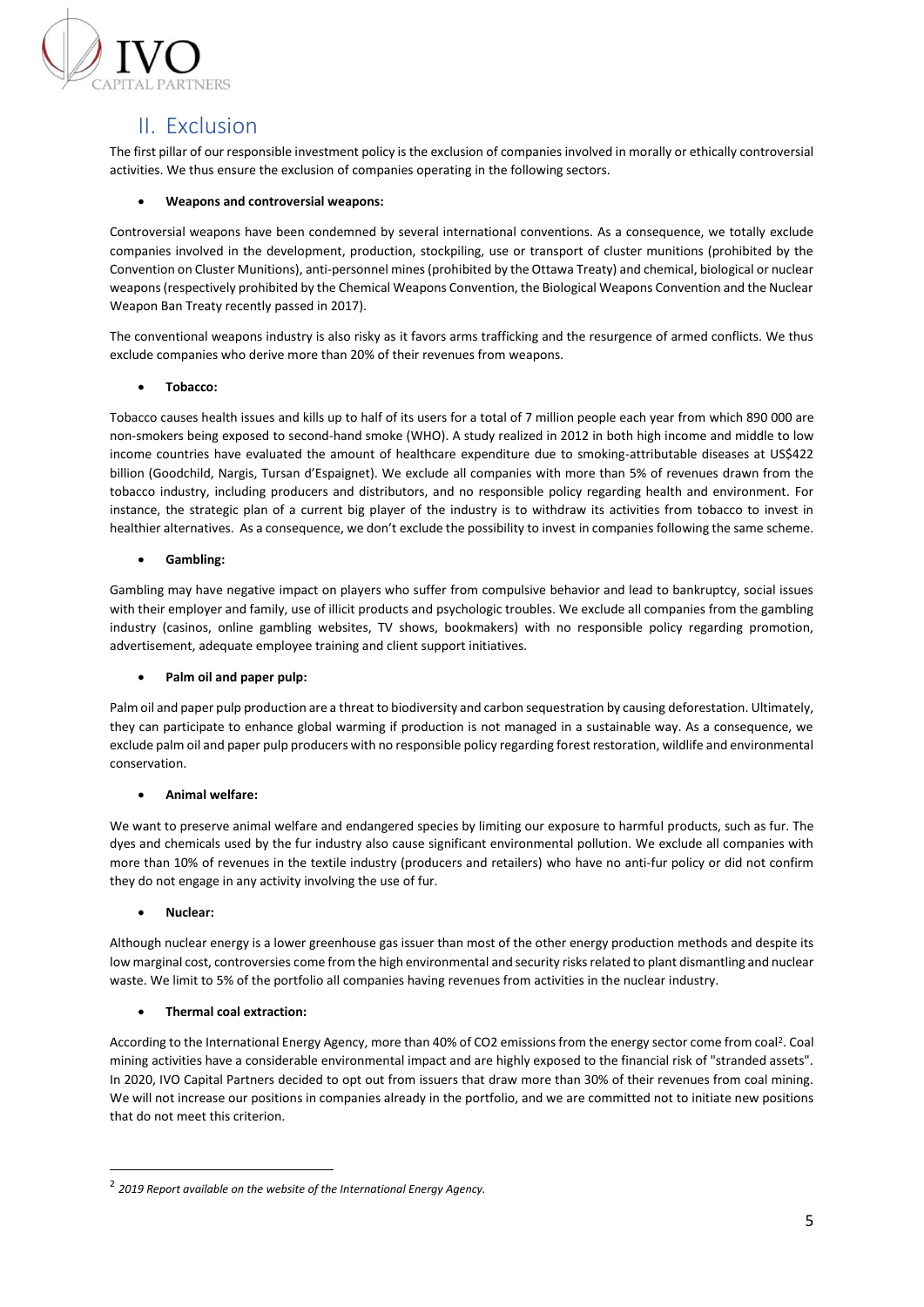

#### • **Oil sands:**

According to the International Boreal Forest Conservation Science Panel, extracting and refining oil sands is "the most polluting and carbon intensive oil process on earth, draining wetlands, diverting rivers and stripping all trees and vegetation from the forest". Production requires 4 barrels of water for each barrel of oil. The production of these unconventional oil and gas results in environmental and health risks from contaminated water storage containing cancer-causing pollutants. It is also often related to indigenous rights violation. As emerging markets are especially exposed to oil extraction and production, we do exclude all companies with more than 10% of their revenues coming from oil sands extraction.

#### • **Countries under International sanctions and trade embargos:**

As of January 2019, United Nations have imposed sanctions and restrictive measures regarding the 16 following countries: Afghanistan, Central African Republic, Democratic Republic of Congo, Eritrea, Guinea-Bissau, Iran, Iraq, Lebanon, Libya, Mali, North Korea, Somalia, South Sudan, Sudan, Syria, Yemen. We exclude from our investment universe the direct (sovereign debt) and indirect (government-owned enterprises) financing of these countries.

As our universe is highly exposed to emerging markets, we systematically check during our investment process if the company under analysis is incorporated or has significant (more than 5% of its revenues) activities in the above-mentioned countries. If so, we closely ensure that its activities in the related country are not sanctioned by the UN. Only after making sure they are not, we are very attentive to whether they adopted a responsible policy including at least specific elements regarding Human Rights.

In an engagement process with our portfolio companies, **we grant companies on the above exclusion list a period of 18 months to become compliant before withdrawing our investment** (maximum 5% of the portfolio). This rule does not apply to the "controversial weapons" category.

# <span id="page-6-0"></span>III. Integration

# <span id="page-6-1"></span>1) ESG data collection

IVO Capital Partners relies on four types of ESG indicators for its extra-financial analysis:

- Environmental indicators
- Social indicators
- Governance indicators
- Human rights indicators

#### **1. Environmental indicators**

We use several indicators provided by Sustainalytics, on the following themes:

- **Carbon – company-specific operations**: indicators measuring the energy consumption and greenhouse gas emissions.
- **Emissions, effluents and waste**: indicators measuring the management of emissions caused by company operations into the air, water and soil, except for greenhouse gas emissions.
- Resource use: assessment of the efficacy and efficiency with which the company uses its raw materials (excluding oil-based products and energetic products) in its production and how the company handles the associated risks.

We also use Trucost data to measure and monitor the environmental impact of our portfolio:

- The carbon footprint of our fund: the carbon footprint measures past, present and future, direct and indirect greenhouse gas emissions associated with issuers in the investment portfolio. The unit is the tCO2e, or tCO2e per turnover / amount invested / production unit.
- The environmental footprint of our fund: the environmental footprint quantifies water emissions, landfilled, incinerated, nuclear and recycled waste, water, air and soil pollutants, and natural resources exploitation associated with our portfolio. The unit is the cost in euro, the cost in euro per turnover / invested amount / production unit with a distribution by issue (water, waste, etc).
- 2 degrees analysis: the assessment of the strategy resilience must take into account the transition towards a more carbon-efficient economy, consistent with a less than 2 degrees or 2 degrees scenario. The unit is the temperature, the CO2 differential or the CO2 differential per amount invested.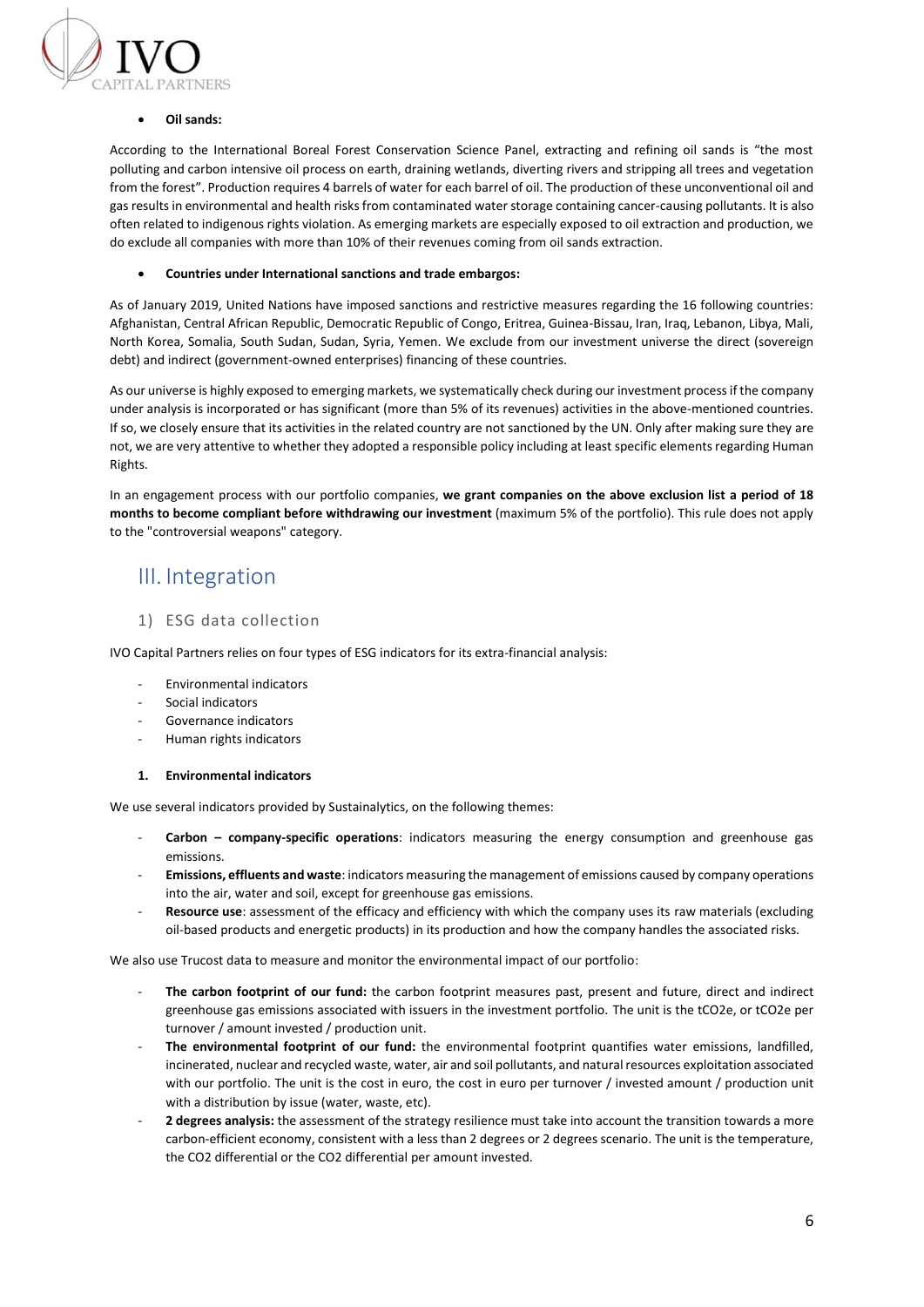

# **2. Social indicators**

Sustainalytics provides several social indicators, on the following themes:

- **Occupational health and safety**: takes into account the company's ability to provide its employees with a safe and sane work environment, exempt from physical, chemical, biological and radiological risks specific to its sector or industry.
- **Community relations:** measures the way the company manages the impact of its activities on local communities, notably in sectors where consequences on water quality, air quality and land availability are high.
- **Product governance**: assesses the way companies handle their responsibilities towards their customers. Emphasis is placed on the quality of the management system, marketing practices, accuracy of invoicing and after-sales responsibilities.

#### **3. Governance indicators**

The governance indicators measure the structure of the companies and their management of ESG risks:

- Integrity and quality of the Board of Directors and management
- Structure of the Board of Directors
- Shareholder and ownership rights
- Remuneration policy
- Financial reporting and audit

#### **4. Human rights indicators**

Sustainalytics has several indicators related to the management of human rights, on the following themes:

- **Human capital**: assesses the management of risks related to the lack of qualified workforce as well as labor relations, such as non-discrimination, working hours and minimum wages.
- Human Rights: assesses the respect of international norms and conventions and the protection of human rights within the activities of a company.
- <span id="page-7-0"></span>2) ESG rating

The preliminary study of the indicators provided by our ESG service providers enables us to rate our potential issuers according to their ESG quality:

- A **the « best » ESG companies**: communication on the importance of ESG issues, proactive environmental, social and governance measures that are an integrant part of the company's culture.
- B **the « good » ESG companies**: good communication, ESG risk-reduction measures, possible existence of some controversies.
- C **the companies with a medium ESG quality:** poor communication and few ESG risk-reduction measures, existence of controversies.
- D **the companies needing to improve their ESG policy**: very weak or absent ESG communication, high exposure to ESG risks, important or numerous controversies.
- <span id="page-7-1"></span>3) Additional internal analysis

In order to have a systematic view of the impact of an issuer's ESG quality on its credit quality, we carry out an additional analysis. Our ESG team makes a recommendation based on its discussions with the issuer, additional research, the manager's assessment and a proprietary methodology based on the Sustainability Accounting Standards Board's materiality matrix.

This qualitative analysis leads to one of these four recommendation levels:

- **Green flag** The analyst believes that material ESG risks are not likely to impact the issuer's financial performance and bond yields.
- **Orange flag** The analyst identifies at least one material ESG issue that is likely to negatively impact the issuer's bond performance.
- **Red flag** The analyst believes that the financial risk associated with managing ESG issues is very high and that it is likely to hinder the issuer's ability to repay in the short term.
- **Black flag** The analyst believes that investing would represent too great a risk of diminished returns or ESG-related default for IVO Capital Partners.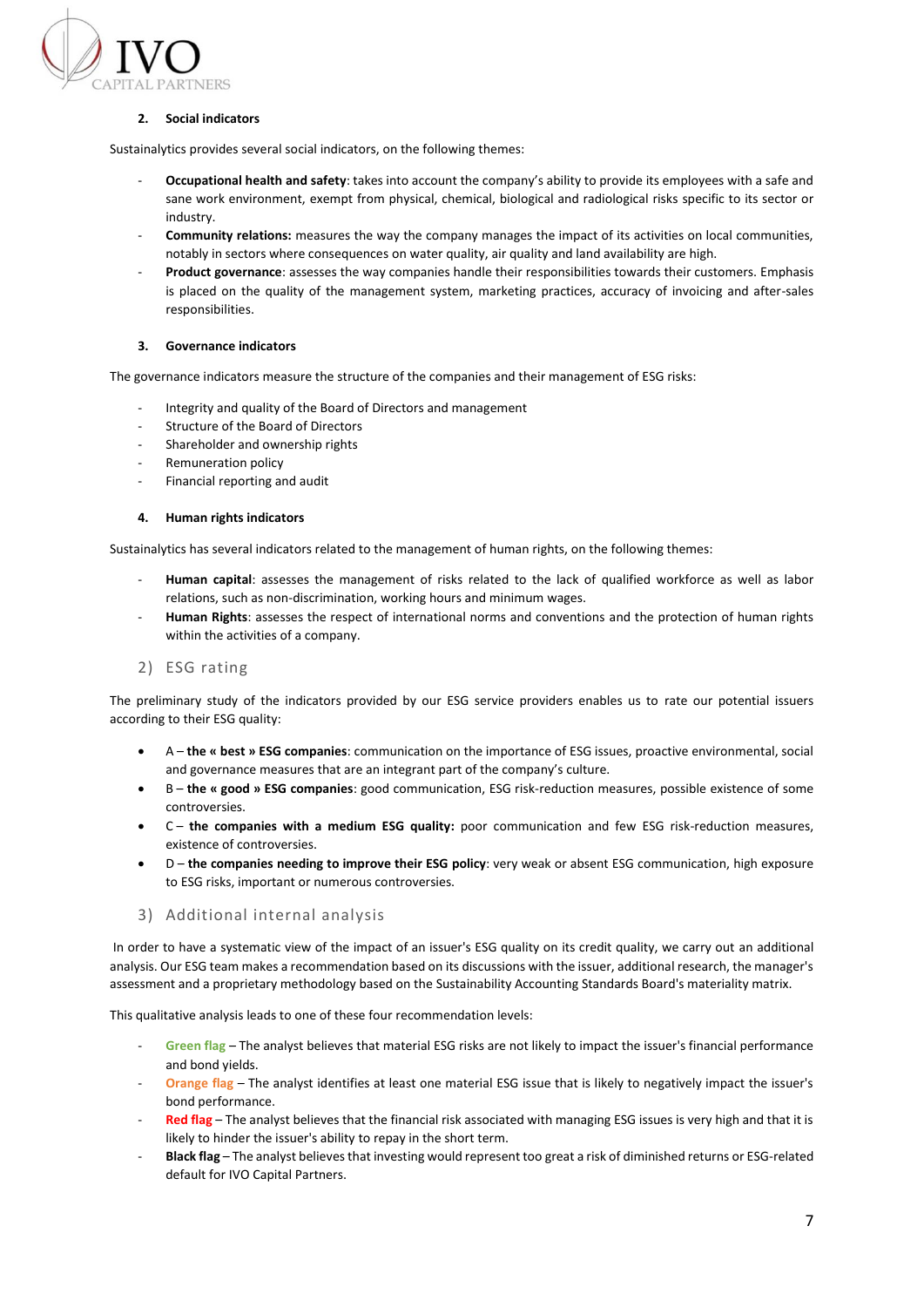

### <span id="page-8-0"></span>**We assess the company's ESG quality level at the time of purchase and we review the indicators once a year.**

# 4) Integrating ESG analysis into due diligence

Once we determine the ESG quality of an issuer and its level of recommendation according to our internal ESG materiality scale, we integrate these elements into our investment process.

#### a. Impact on requested spread

To complement our ESG data collection and internal analysis, we decide to adjust the rate of return we require from a company if the risk associated with managing its material ESG issues is high.

We thus compare the bond spread to the average spread of bonds in a defined same-rating universe (Standard & Poors, Moody's and Fitch average). When we identify a significant material ESG risk, we require the bond spread to be at least 200 basis points higher than the average spread of the same rating universe. This ensures that our clients receive adequate compensation for the ESG risk we tolerate within our portfolios.<sup>4</sup>

The spread is one of the decisive factors in our decision and daily investment monitoring. Consequently, integrating ESG factors has a concrete impact on our investment policy and prompts us to further debate these issues.

We use the following table to determine the average spreads (indicative dynamic values). We mainly rely on JP Morgan data available on Bloomberg. We chose to compare companies to the CEMBI Broad Diversified index, which gathers Investment Grade, BB, B CCC, and CC companies in Africa, Asia, Middle East, Europe and Latin America.

| <b>Rating</b>  | 01/03/2020 |
|----------------|------------|
| A and higher   | < 120      |
| BBB+           | 160,8      |
| BBB            | 181,4      |
| BBB-           | 223,2      |
| BB+            | 265        |
| ВB             | 306,8      |
| BB-            | 367,8      |
| B+             | 428,9      |
| В              | 489,9      |
| B-             | 539,9      |
| CCC+ and below | 600        |

#### b. ESG due diligence

Environmental, social and governance risks affect our investment decisions depending on the recommendation level defined by our internal analysis. This final step determines whether the evaluated issuer meets IVO Capital Partners' requirements regarding ESG quality, a prerequisite for all our investments.

- **Green flag**
	- o A, B or C Positive ESG view on investment.
	- o D We may invest in these companies if they show a spread at least 200bps higher than the average spread for the same rating.

*<sup>4</sup> We do not apply the adjustment to bonds with a duration of less than 1, as it is normal for spreads on this type of bond to be lower than those on high duration securities: as they are close to maturity, they are less sensitive than bonds with a longer maturity.*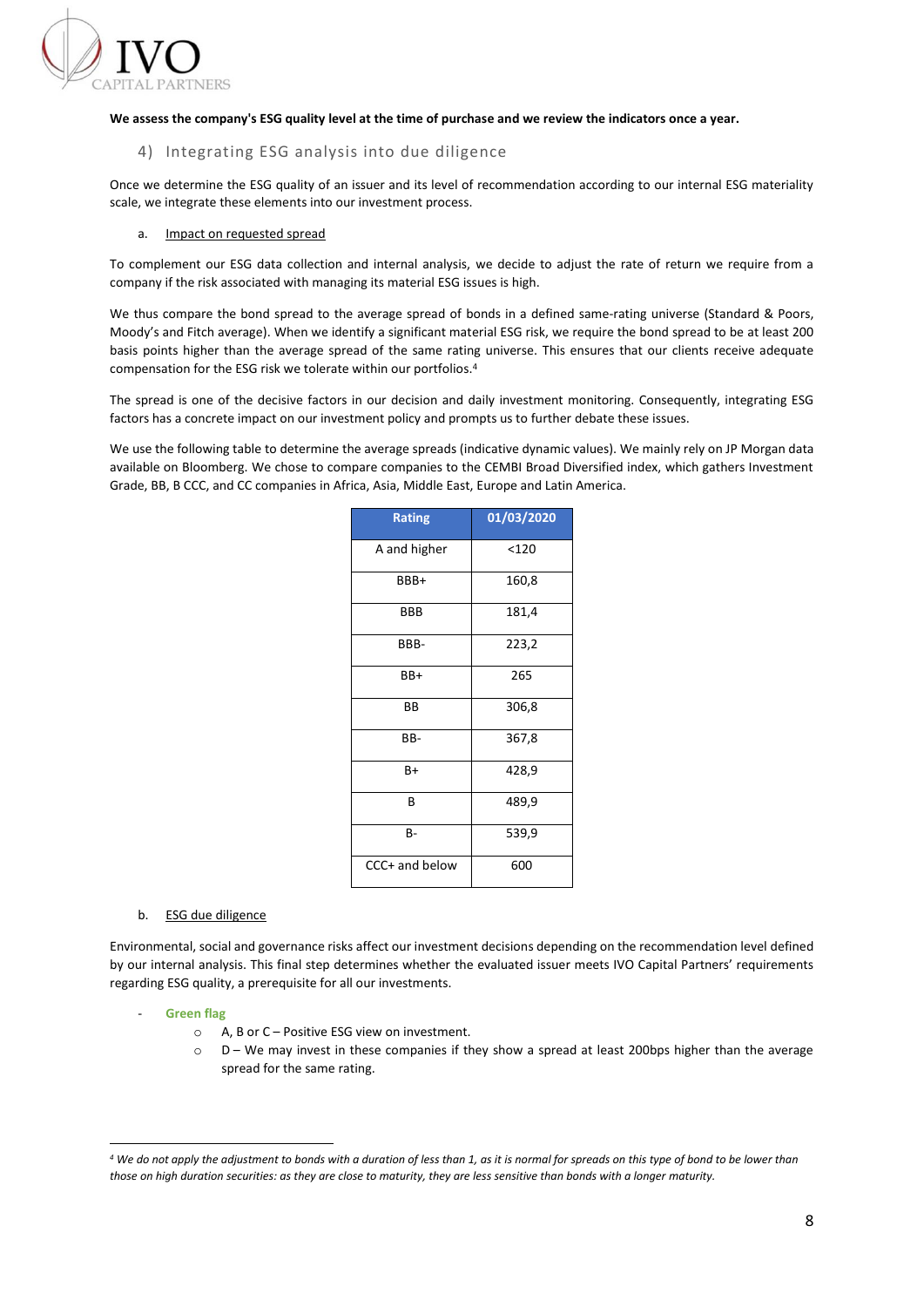

#### **Orange flag**

- o A or B These companies should be the subject of additional internal discussions on ESG risks identified by the analyst. The company is then requalified as a green, red or black issuer.
- o C or D We may invest in these companies if they show a spread at least 200bps higher than the average spread for the same rating.
- **Red flag**
	- $\circ$  A, B, C or D We may invest in these companies if they show a spread at least 200bps higher than the average spread for the same rating.
- **Black flag**
	- o A, B, C or D These companies are excluded from our investment universe regardless of their rating.
- c. "Best-in-class" approach for ESG-focused funds

As part of our continuous improvement process, we seek to implement a more demanding responsible investment policy on some of our funds. In addition to the sector exclusions and our ESG integration methodology, we then apply an additional exclusion filter. This screening applies to the IVO Fixed Income Short Duration UCITS fund for now.

We chose a Best-in-class approach in order to favor actors who demonstrate innovation and adaptation to industry-related ESG issues. We also wish to gradually withdraw from issuers whose ESG quality fall well below industry best practices. Thus, we exclude from our investment universe issuers with an ESG quality lower than at least 80% of issuers in the same industry. The reference universe and the performance ranking by sector are provided by our partner Sustainalytics.

| Sustainalytics<br>Score<br>Analyst view | A<br>$0 - 32$                                                                  | B<br>$32 - 50$                                                                             | C<br>$50 - 60$                                                                    | D<br>$60+$ |  |  |
|-----------------------------------------|--------------------------------------------------------------------------------|--------------------------------------------------------------------------------------------|-----------------------------------------------------------------------------------|------------|--|--|
| <b>Green flag</b>                       | Positive ESG view on investment                                                | Request for higher<br>spread than average<br>CEMBI spread for similar<br>rating $+200$ bps |                                                                                   |            |  |  |
| Orange flag                             | Request for additional discussion and<br>reclassification                      |                                                                                            | Request for higher spread than average CEMBI<br>spread for similar rating +200bps |            |  |  |
| <b>Red flag</b>                         | Request for higher spread than average CEMBI spread for similar rating +200bps |                                                                                            |                                                                                   |            |  |  |
| Black flag                              | Issuer excluded from investment universe regardless of the rating              |                                                                                            |                                                                                   |            |  |  |

# <span id="page-9-0"></span>5) Overview of our ESG integration process

# <span id="page-9-1"></span>IV.Engagement

# <span id="page-9-2"></span>1) Why do we engage with companies?

The growth potential of companies in emerging marketsis significant, but so are the associated ESG risks. Regulations in these countries are generally less stringent, and issues of corruption and environmental and social challenges can be significant. Most emerging countries are also less advanced on ESG communication and risk management issues. **The objective of our engagement policy is to help these companies in strengthening their management of ESG risks and support them in making positive change.**

Today, our « boutique » asset management status and our intermediate size **allow us to be flexible and promptly adapt our investment policy.** However, despite our ability to react quickly and frequently meet with the management, as we invest in debt and not shares, **we have less leverage to prompt companies to change than shareholders**. Moreover, emerging markets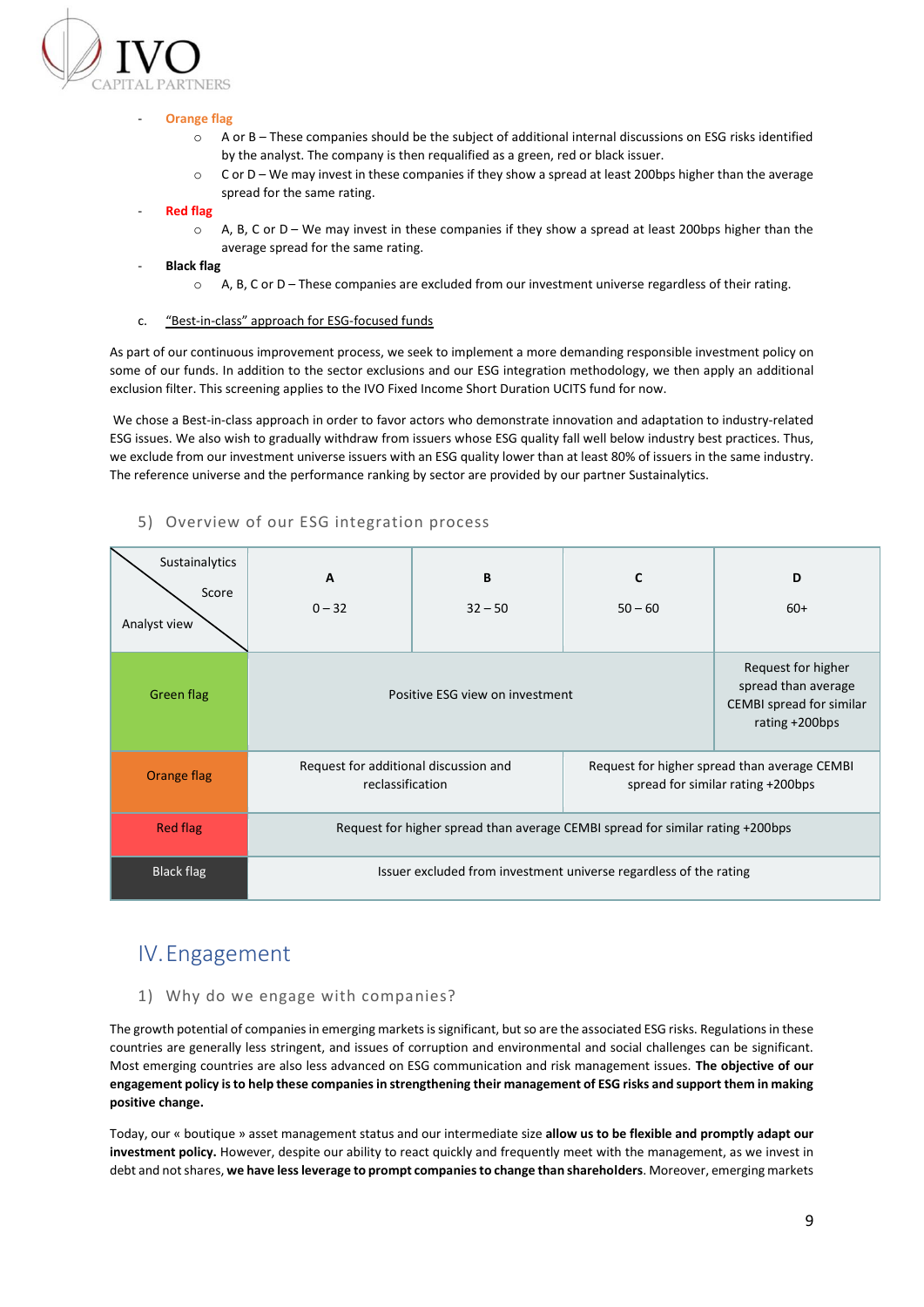

are not very mature regarding ESG issues compared to developed countries. All these reasons led us to **decide to work with an external service provider**, Sustainalytics, to help us increase our impact and support us in this engagement policy.

# <span id="page-10-0"></span>2) Engaging with Climate Action 100+

In June 2020, IVO Capital Partners decided to join the investor-led initiative Climate Action 100+, launched in December 2017 during the One Planet Summit and considered one of the most relevant initiatives to address the challenges of climate change.

Climate Action 100+ aims to ensure the world's largest corporate greenhouse gas emitters take necessary action to fight climate change. Among these companies are 100 'systemically important emitters', accounting for two-thirds of annual global industrial emissions, alongside more than 60 others with significant opportunity to drive the clean energy transition.

Alongside the 450 investors involved in the initiative with more than USD\$40 trillion in assets under management, IVO Capital Partners support[s the sign-on statement](https://climateaction100.wordpress.com/investors/) and asks companies to strengthen their governance on climate change, reduce their greenhouse gas emissions and reinforce their disclosure of climate-related financial information.

IVO Capital Partners is an active member of the coalitions of investors engaged with the following companies:

- Sasol
- Vale SA
- AES
- **Suzano**

#### <span id="page-10-1"></span>3) Sustainalytics support

We chose Sustainalytics because the company has more than 25 years of experience in the development and redefinition of a transparent engagement model based on international conventions and norms. Its 55 clients engaged worldwide manage more than 1.8 trillion in assets. Its team include 21 engagement professionals in Europe and North America, helped by more than 120 analysts. Sustainalytics engages in a constructive dialogue with the companies most exposed to ESG risks in order to help them manage these risks better and implement good practices.

Our service provider gives us an engagement service on specific ESG risks: climate, plastic, business ethics, cybersecurity, taxation, etc. The objective of this engagement process is to improve the ESG performance of companies and their reputation.

We have access to research, news on ESG risks sent by Sustainalytics and the results of their regular company interviews. During these meetings, clear engagement objectives are defined, the companies' answers are evaluated, and each meeting is followed up by recommendations for improvement. Positive developments are reported to us, as well as companies ignoring ESG issues and lacking improvement efforts, this thus becomes a point of increased attention on the company.

IVO Capital Partners can engage in the desired way alongside Sustainalytics and its clients: participation in meetings, phone interviews and trips, access to the client platform with all the research on the universe.

# <span id="page-10-2"></span>V. Reporting and promotion

# <span id="page-10-3"></span>1) Promoting responsible and sustainable initiatives

IVO is committed to promoting responsible initiatives by taking part in international and national ESG promotion initiatives and by donating to foundations and associations.

#### • **Participation in international and national ESG initiatives**

Since February 2017, IVO is a signatory to the United Nations charter, **"Principles for Responsible Investment" (PRI).** Upon the 2019 annual review report, IVO was graded A for the Strategy & Governance category of the reporting on its responsible investment activities. Signing on this charter has 6 major implications :

- 1. We will incorporate ESG issues into investment analysis and decision-making processes
- 2. We will be active owners and incorporate ESG issues into our ownership policies and practices.
- 3. We will seek appropriate disclosure on ESG issues by the entities in which we invest.
- 4. We will promote acceptance and implementation of the Principles within the investment industry.
- 5. We will work together to enhance our effectiveness in implementing the Principles.
- 6. We will each report on our activities and progress towards implementing the Principles.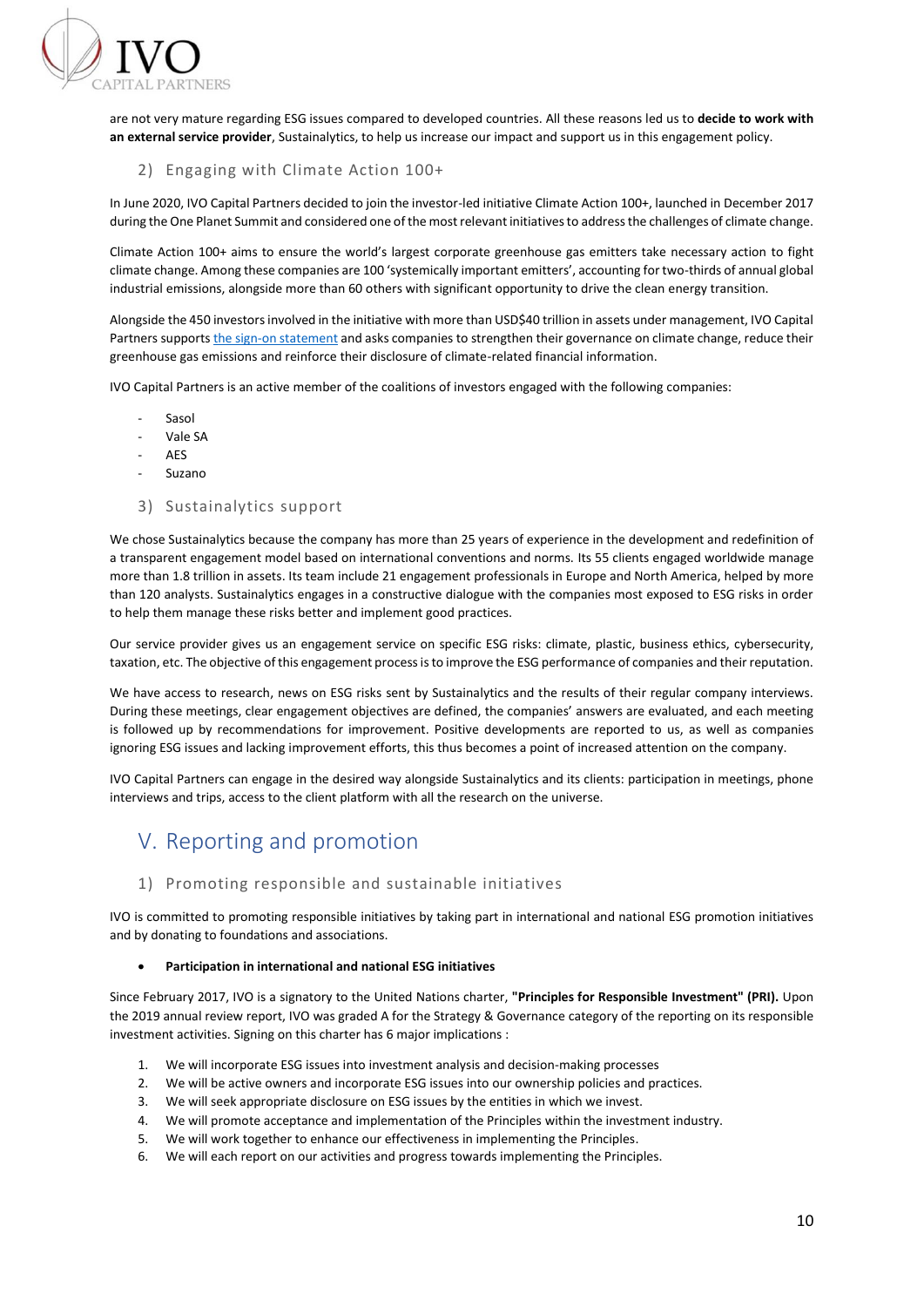

IVO Capital Partners also supports the **International Integrated Reporting Council (IIRC)**. The IIRC is a global coalition of actors convinced that corporate reporting must evolve towards a communication on value creation. IIRC has developed a framework that structures a common set of guiding principles, key concepts and building blocks for the Integrated Report, with the following objectives:

- Improve the quality of information available to providers of financial capital to enable a more efficient and productive allocation of capital;
- Promote a more cohesive and efficient approach to corporate reporting that draws on different reporting strands and communicates the full range of factors that materially affect the ability of an organization to create value over time;
- Enhance accountability and stewardship for the broad base of capitals (financial, manufactured, intellectual, human, social and relationship, and natural) and promote understanding of their interdependencies;
- Support integrated thinking, decision-making and actions that focus on the creation of value over the short, medium and long term.

IVO is also a supporter of the **Task-Force on Climate-related Financial Disclosures (TCFD)**. In 2017, this taskforce set up by the G20 Financial Stability Board published a set of recommendations to encourage consistent and reliable financial reporting enabling investors to take proper account of climate-related financial risks. These recommendations are based on three key findings:

- Climate change is going to be very costly to the economy (2,300 billion dollars);
- Reporting is an essential tool to reduce this risk as it allows shareholders, banks and financial actors to assess the cost of climate change;
- Companies must publish 2°C scenarios and assess the potential financial impact of climate change on their activities.

These recommendations are now widely recognized by governments, investors and financial managers as climate reporting best practice.

#### • **Donations to foundations and associations**

In order to encourage social progress, IVO Capital financially supports the following foundations and associations:

- *Foundation 154 for childhood, education and environment* Moral and financial support for projects in the charitable, social, educational and cultural fields, as well as in the fields of art and communication, in France and internationally (Espoirs d'Enfant, C.I.E.L.O, Les Enfants de l'Aïr, Sourires d'Enfants, etc.)
- *École Thot* Diploma training in French as a Foreign Language, in a stable, specific and complete framework, for refugees and asylum seekers without diplomas.
- *Centre Primo Levi* Structure dedicated to the care of torture and political violence victims who are refugees in France: psychological, medical and physiotherapeutic care, social and legal assistance.
- *LEV* Endowment fund oriented towards the needs of children to accompany and support associations carrying out any action of general interest.
- *Imagine for Margo* Association fighting children's cancer : funding and mobilization of research players, raising awareness of children's cancer, improving the well-being of sick children.
- *Namaste Enfants d'Himalaya* Association for the support of Nepalese projects with the aim of helping children in difficulty and contributing to development aid.

# <span id="page-11-0"></span>2) Reporting on our responsible investment activities

We think it is important to be transparent by disclosing our actions and measuring their environmental, social and governance impact, in order to raise our clients' awareness of these issues.

We therefore publish on our website several public documents that report on our activities and progress in terms of responsible investment.

- **At the level of the asset management company IVO Capital Partners** 
	- Published reports :
		- Annual Principles for Responsible Investment report;
		- Annual UNPRI review report.
	- In-progress reports :
		- Annual ESG report;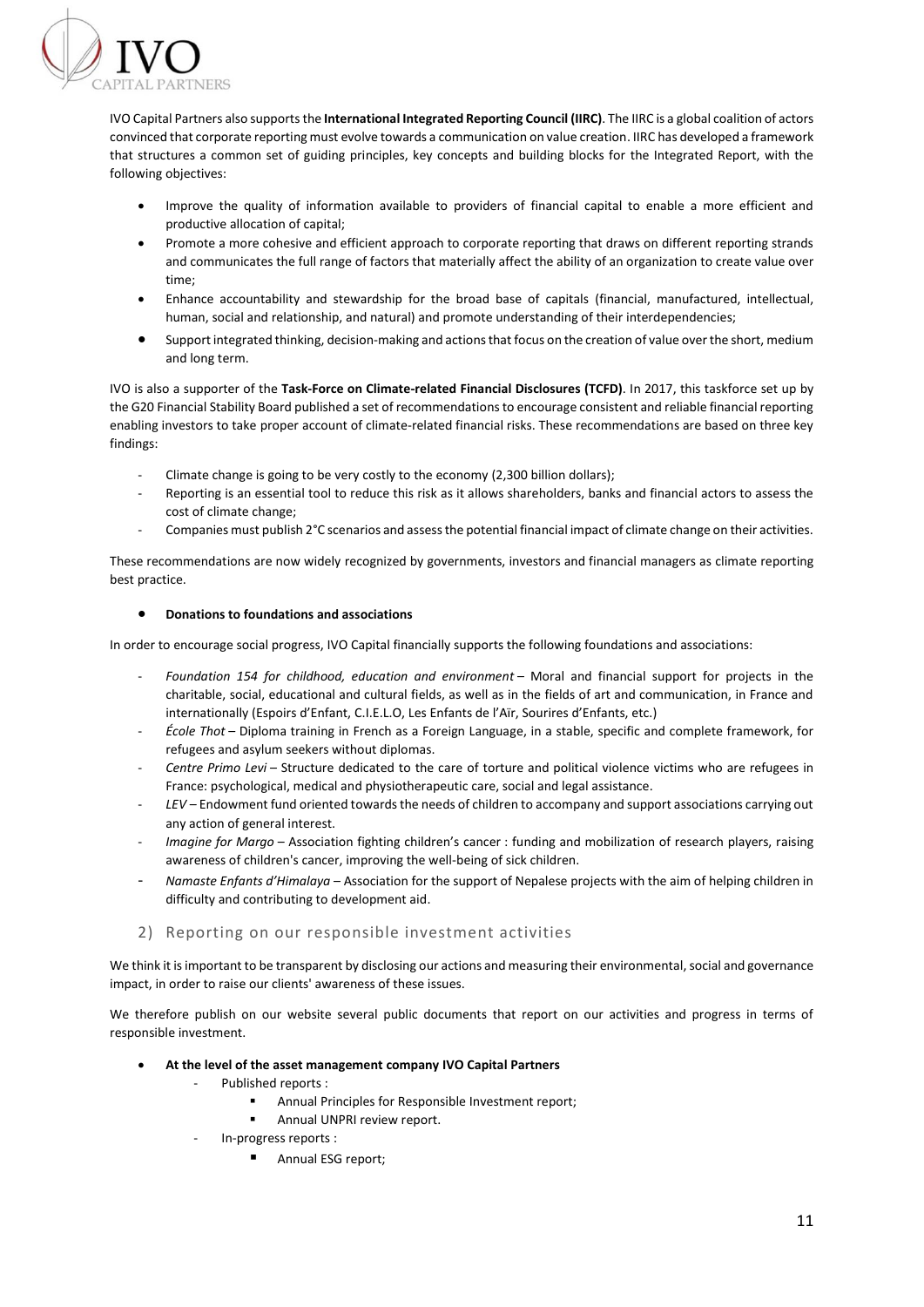

■ Annual report on the carbon and environmental footprint of our portfolios, in line with the recommendations of the Task Force on Climate-related Financial Disclosure.

# • **At the level of ESG-focused funds**

- In-progress reports
	- Annual impact report measuring :
		- The global ESG performance of the portfolio compared to a reference index ;
		- The portfolio environmental, social, governance and human rights performance.
	- Transparency report compliant with the Code issued by the French Association of Financial Management the Responsible Investment Forum and Eurosif.<sup>5</sup>

<sup>5</sup> *Aligned with the key elements of the TCFD recommendations, Article 173-VI of the French Green Growth Energy Transition Law and the recommendations of the European Commission's High-Level Group of Experts (HLEG) on Sustainable Finance.*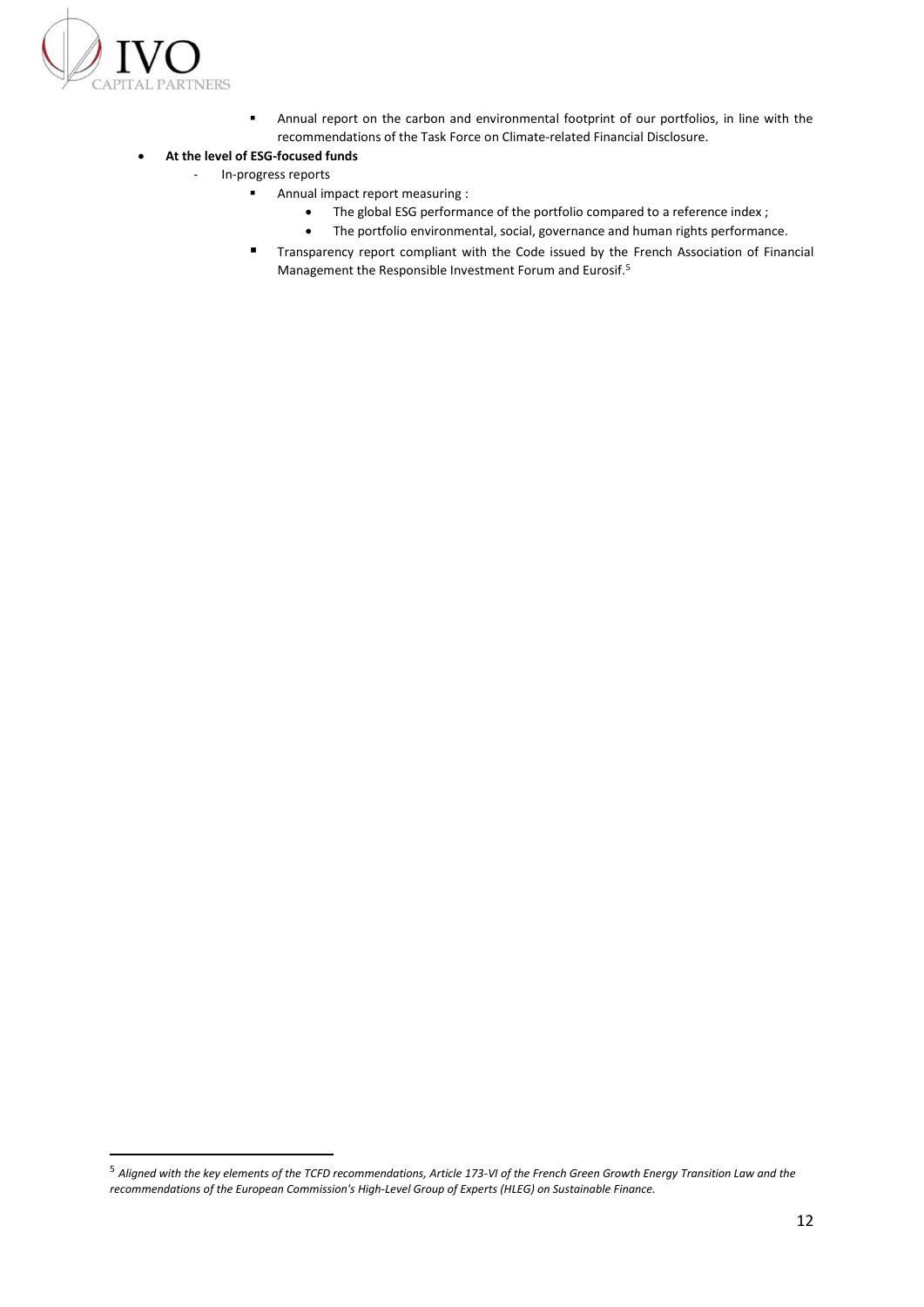

# <span id="page-13-0"></span>Appendices

<span id="page-13-1"></span>

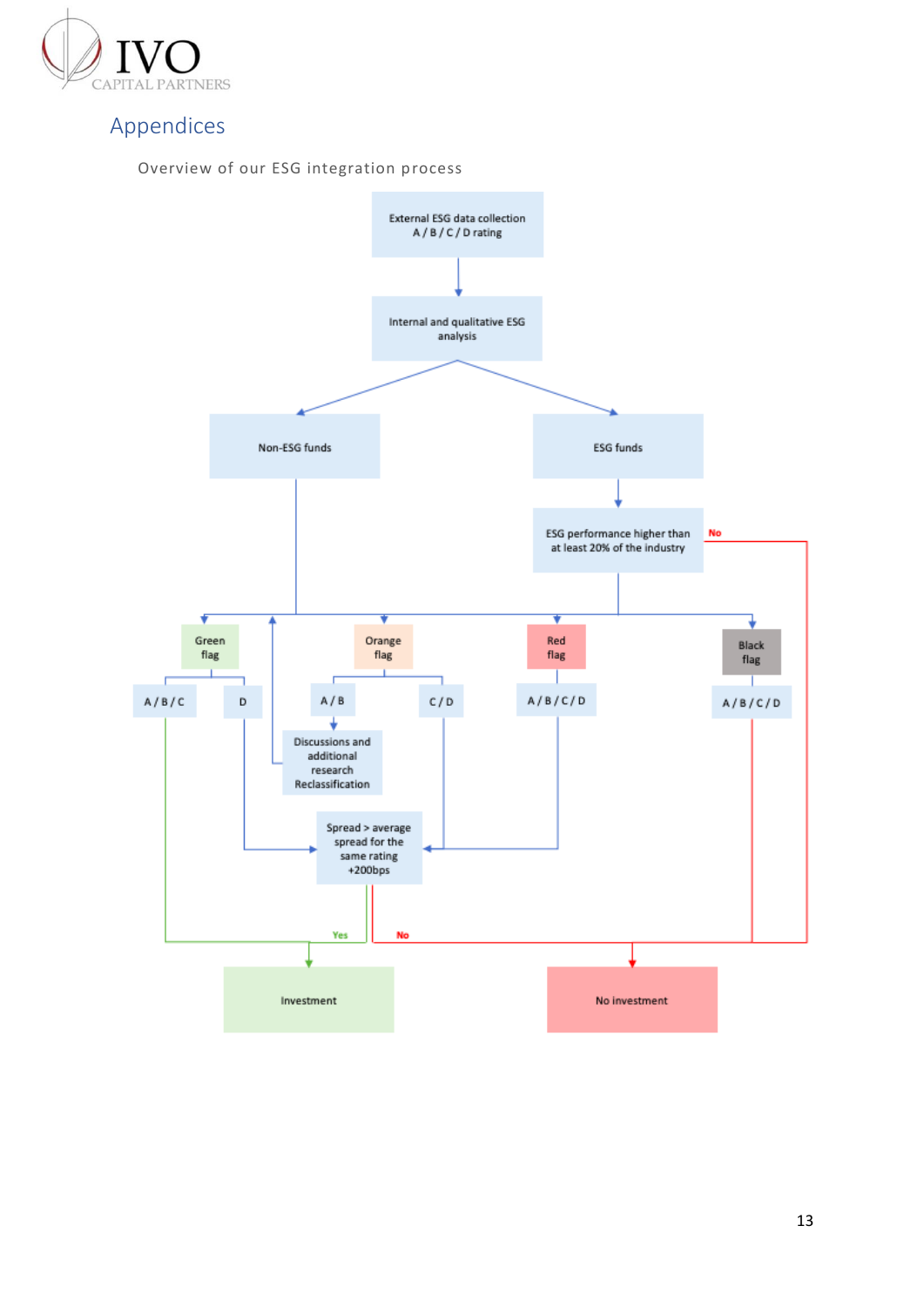

# <span id="page-14-0"></span>Additional ESG issues

IVO Capital Partners systematically integrates ESG issues into its pre-investment analysis. In particular, we ensure that the companies in our investment universe demonstrate an adequate responsible policy for managing the following ESG risks:

- **Biodiversity :** we build our analysis on the objectives of the Convention on Biological Diversity, i.e. the conservation of biodiversity, the sustainable use of its components and the equitable sharing of the benefits arising from the use of genetic resources**.**
- **Water use :** we are increasingly vigilant about the commitments of companies operating in water-stressed regions or in sectors with a high water footprint.
- **Taxation :** we rely on the recommendations of the Forum for Responsible Investment regarding corporate tax responsibility.
- **Futures contracts on agricultural products:** we are careful not to contribute to speculative transactions that could contribute to price inflation in soft commodities.

#### <span id="page-14-1"></span>Glossary

**Stranded assets**: Investments or assets whose value has eroded as a result of market developments. This phenomenon is often associated with changes in legislation, environmental constraints or technological advances that make these assets inefficient or obsolete.

**Sustainable development:** IVO Capital Partners relies on the definition of sustainable development provided by the World Commission on Environment and Development in the Brundtland Report: « Sustainable development is development that meets the needs of the present without compromising the ability of future generations to meet their own needs ».

**ESG**: This international acronym is used by the financial community to designate the Environmental, Social and Governance (ESG) criteria that generally constitute the three pillars of extra-financial analysis. They are taken into account in socially responsible management. We define these three criteria as follows:

- The environmental criterion takes into account: air and water pollution, climate change, deforestation, depletion of natural resources, waste management, loss of biodiversity and soil degradation.
- The social criterion takes into account: workplace safety, labour relations and equal opportunity, human rights, human capital management, product and service safety, procurement and manufacturing practices, marketing practices and community relations. et de fabrication, les pratiques de marketing et les relations avec la communauté.
- The governance criterion verifies: the composition and independence of the Board of Directors, accounting risk and financial disclosure, corruption and conflicts of interest, shareholder rights and executive compensation.

**Responsible investment**: Responsible investment aims to promote sustainable development, taking into account environmental, social and governance factors in order to generate long-term returns.

**Materiality**: Materiality refers to the economic, environmental, social and societal aspects that can significantly impact a company, its activities and its ability to generate financial and non-financial value for itself and its stakeholders.

**Principles for Responsible Investment:** Created in 2006 by the world's leading investors in partnership with the United Nations Environment Programme Finance Initiative (UNEP-FI) and the UN Global Compact, the PRI initiative brings together an international network of signatories committed to applying the six Principles for Responsible Investment. The Principles aim to ensure that non-financial criteria are taken into account by all financial businesses.

**SASB**: The Sustainability Accounting Oversight Board (SASB) is a not-for-profit organization that sets standards for financial reporting. Its action is specifically directed towards industrial activity, which the organization tries to subject to ESG criteria. In setting its sustainability reporting standards, SASB considers the following five building blocks: environment, social capital, human capital, innovation and business model, leadership and governance.

**ESG selection**: A responsible investment approach that consists of selecting or weighting issuers within a portfolio according to their extra-financial rating. Novethic defines the three ESG selection approaches as follows:

- Best-in-class : favor companies with the best extra-financial ratings within their sector of activity, without favoring or excluding any sector in relation to the stock market index used as a starting point.
- Best-in-universe: favor issuers with the highest extra-financial ratings regardless of their sector of activity, assuming sector bias, since sectors that are on the whole considered more virtuous will be more represented.